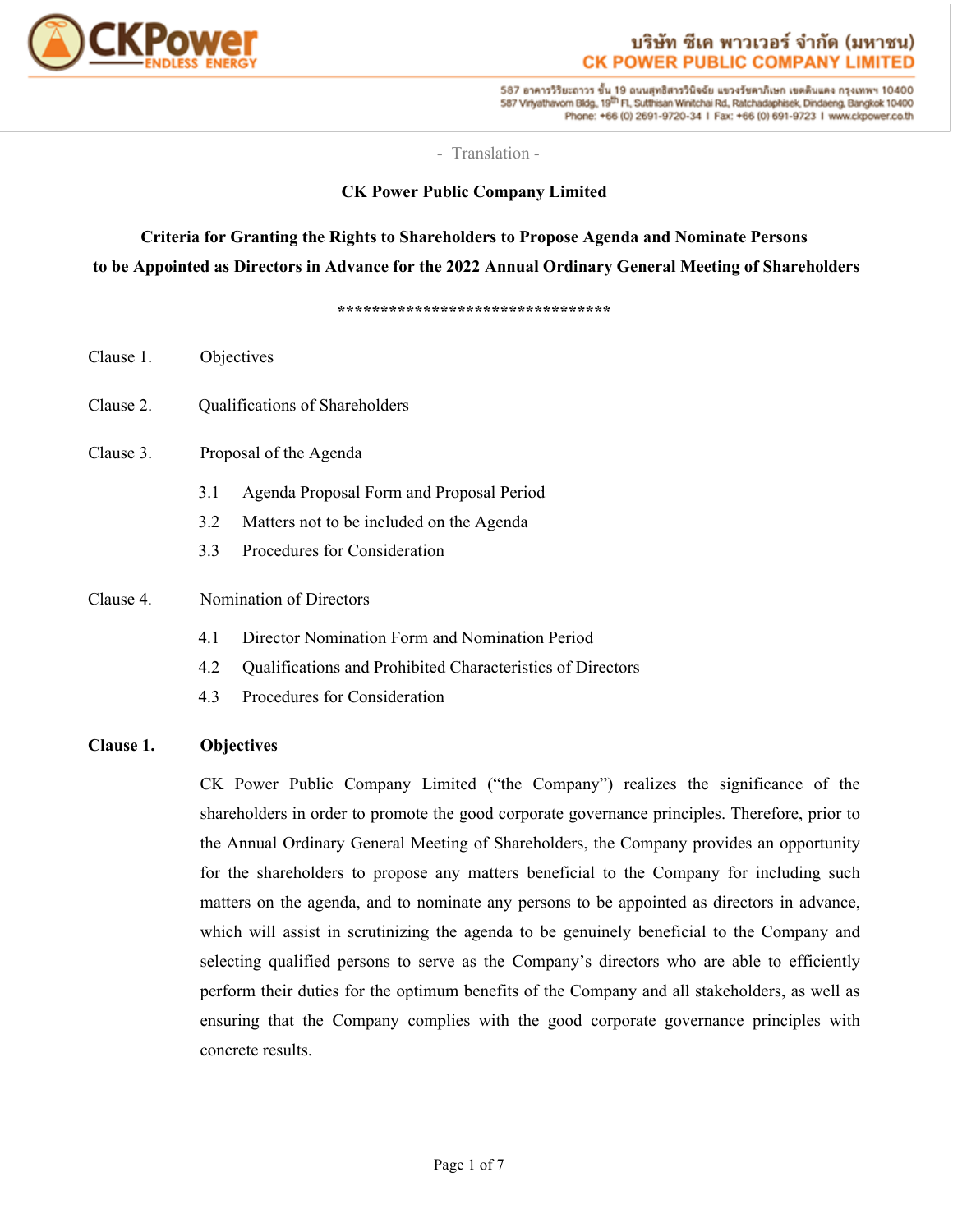#### **Clause 2. Qualifications of Shareholders**

Shareholders who wish to propose any agenda or nominate any director must possess such qualifications as follows:

- 2.1 Holding shares in the Company, either individually or collectively.
- 2.2 All shareholder in item 2.1 have been holding shares in the Company for a period of at least one year consecutively as from the date of holding shares until the date such agenda is proposed or the name of director is nominated
- 2.3 Holding shares in the Company not less than 5 percentage to paid-up capital.

#### **Clause 3. Proposal of the Agenda**

3.1 The shareholder fully qualified in accordance with Clause 2 of these Criteria may propose any matter to be included on the agenda by completing the Agenda Proposal Form for the Annual Ordinary General Meeting of Shareholders (Form A.), and sign his or her name as evidence, and enclose evidence of shareholding in accordance with 2.2 and 2.3, namely, certificate from the securities company or other evidence from the Stock Exchange of Thailand, and additional supporting documents beneficial to the Board of Directors' consideration (if any), to the Company as per the address below by December 31, 2021 in order for the Board of Directors to have sufficient time to consider the agenda :

**To.**

**Compliance Department CK Power Public Company Limited No. 587 Sutthisan Winitchai Road, Ratchadaphisek Subdistrict, Dindaeng District, Bangkok 10400**

 **( Agenda Proposal form )**

In case that several fully qualified shareholders in accordance with Clause 2 jointly propose agenda to the Board of Directors, each shareholder is required to sign his or her name, as well as showing evidence of shareholding. In this regard, name of the person mutually designated by all shareholders to act as a contact person on their behalf is required to be indicated, whereby it is deemed that the Company's contact with the designated person is regarded as contact with all such shareholders affixing their signatures.

> บริษัท ซีเค พาวเวอร์ จำกัด (มหาชน) **CK POWER PUBLIC COMPANY LIMITED**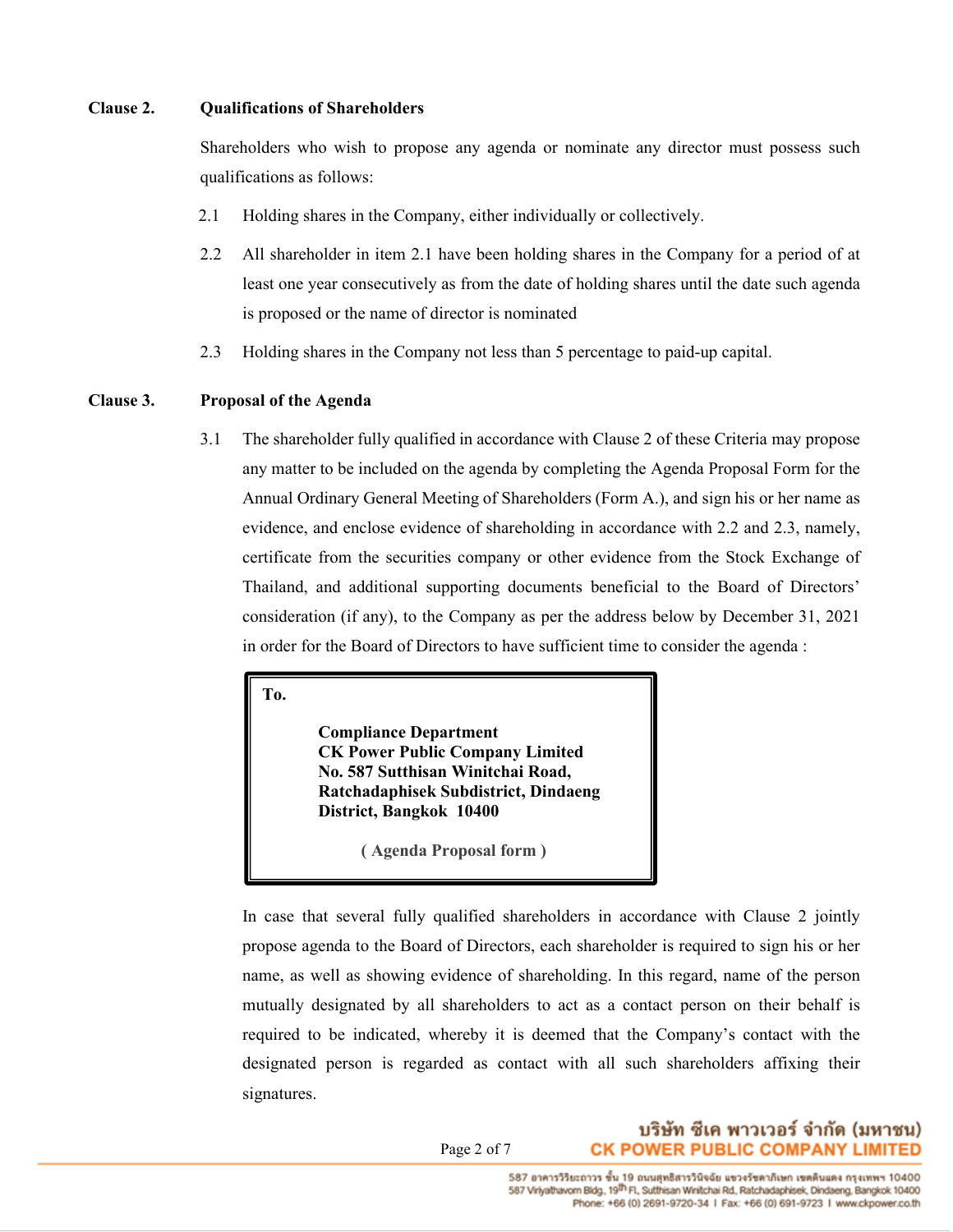In case that one or several shareholders fully qualified in accordance with Clause 2 propose more than one agenda, one set of the Form A. shall be prepared for each agenda and signed by such shareholder(s) as evidence.

- 3.2 To ensure the efficient conduct of the meeting, the Company reserves the right not to include the following matters on the agenda:
	- (1) Matters which are against laws, notifications, rules, regulations and requirements of government agencies or regulatory agencies or relevant agencies, or are not in accordance with the Company's Articles of Associating, the shareholders' resolutions, or the good corporate governance, unless it is a proposal for amendment to the Company's Articles of Association or review of the shareholders' resolutions;
	- (2) Matters which require consideration of the shareholders' meeting and the Company has already included the same on the agenda;
	- (3) Matters which are not within the scope of power and authority of the shareholders' meeting under the law;
	- (4) Matters which are beyond the scope of objectives or power and authority of the Company;
	- (5) Matters which were proposed by shareholders in the shareholders' meetings during the past 12 months with affirmative votes of less than 10 percent of the total shares with voting rights, provided that the facts of the said matters have not yet been materially changed;
	- (6) Matters in which the shareholder provides incomplete, insufficient or incorrect information, documents or evidence, ambiguous proposal and the proposer cannot be contacted or the matters are proposed beyond the specified period of time;
	- (7) Matter which are considered routine or within the management power of the Company, except those that cause material damage to the overall shareholders;
	- (8) Matters which are not beneficial to business operation of the Company.
- 3.3 The Company's Independent Directors' Meeting shall consider scrutinizing the matters proposed by the shareholders prior to further proposal of the same to the Board of Directors, and the Company will notify the results of the consideration thereof after the Board of Directors' Meeting by February 2022, whereby the matters which the Board of Directors approve shall be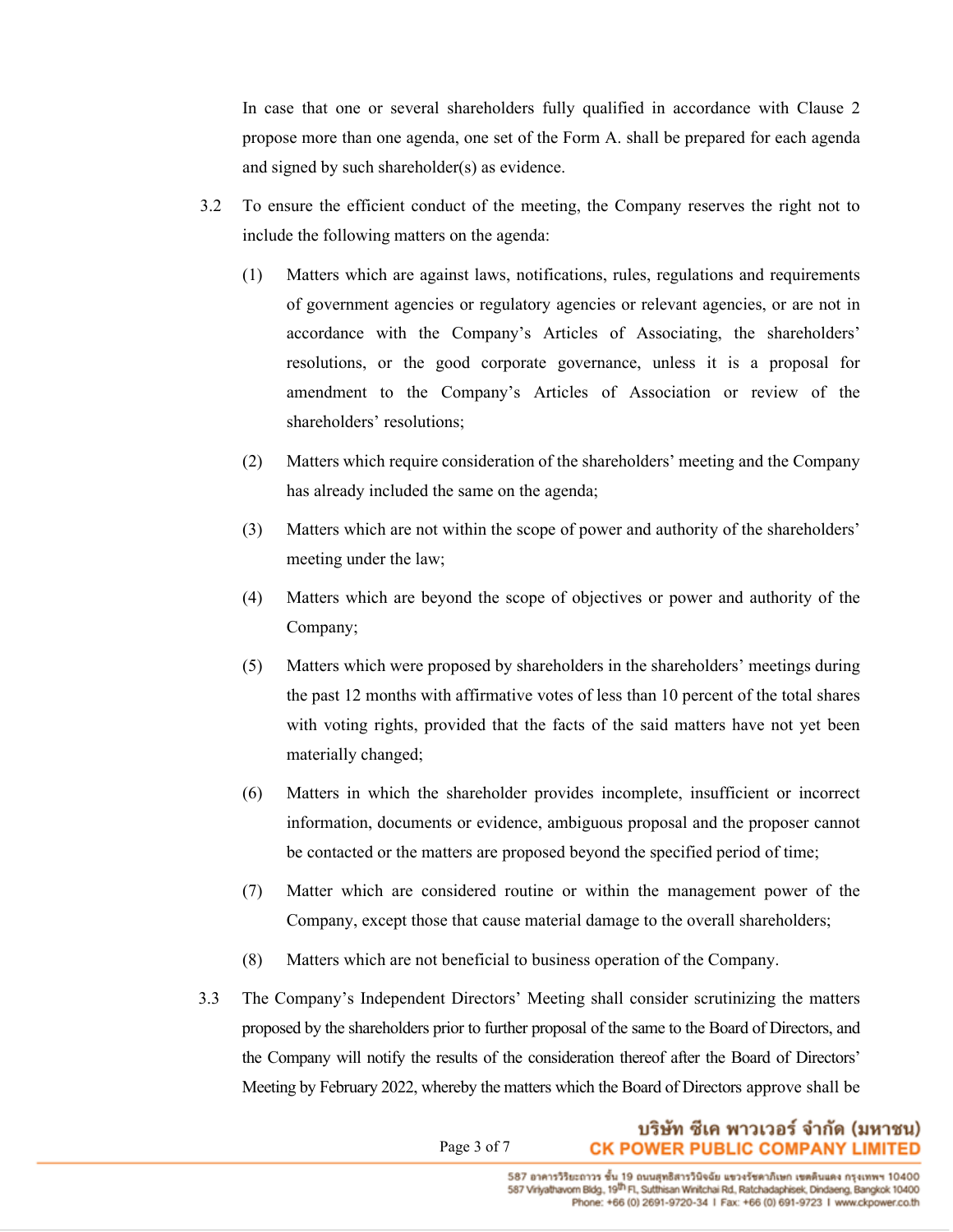further included on the agenda in the Notice of the Annual Ordinary General Meeting of Shareholders.

#### **Clause 4. Nomination of Directors**

4.1 The shareholder fully qualified in accordance with Clause 2 of these Criteria is able to nominate a person to be elected as director by completing the Director Nomination Form (Form B.) and requesting the nominated person to sign his or her name in Form B as consent, as well as enclosing evidence of shareholding in accordance with 2.2 and 2.3, namely, certificate from the securities company or other evidence from the Stock Exchange of Thailand, evidence of consent of the nominated person, documents in support of consideration on qualifications, namely, educational background and work experience of the nominated person, and additional supporting documents beneficial to the Board of Directors' consideration (if any), to the Company by December 31, 2021 as per the address below:

**To.**

**Compliance Department CK Power Public Company Limited No. 587 Sutthisan Winitchai Road, Ratchadaphisek Subdistrict, Dindaeng District, Bangkok 10400**

**( Directors Nomination Form )**

In case that several shareholders fully qualified in accordance with Clause 2 Jointly nominate a person to be director to the Board of Directors, each shareholder shall sign his or her name as well as showing evidence of shareholding. In this regard, name of the person mutually designated by all such shareholders to act as a contact person on their behalf is required to be indicated, whereby it is deemed that the Company's contact with the designated person is regarded as contact with all such shareholders affixing their signatures.

In case that one or several shareholders fully qualified in accordance with Clause 2 nominate more than one person to be director, one set of the Form B. shall be prepared for each director and signed by such shareholder(s) as evidence, and enclose evidence of consent of the nominated persons and documents in support of consideration on qualifications, namely, educational background and work experience of such nominated persons, as well as additional

Page 4 of 7

Phone: +66 (0) 2691-9720-34 | Fax: +66 (0) 691-9723 | www.ckpower.co.th

บริษัท ซีเค พาวเวอร์ จำกัด (มหาชน)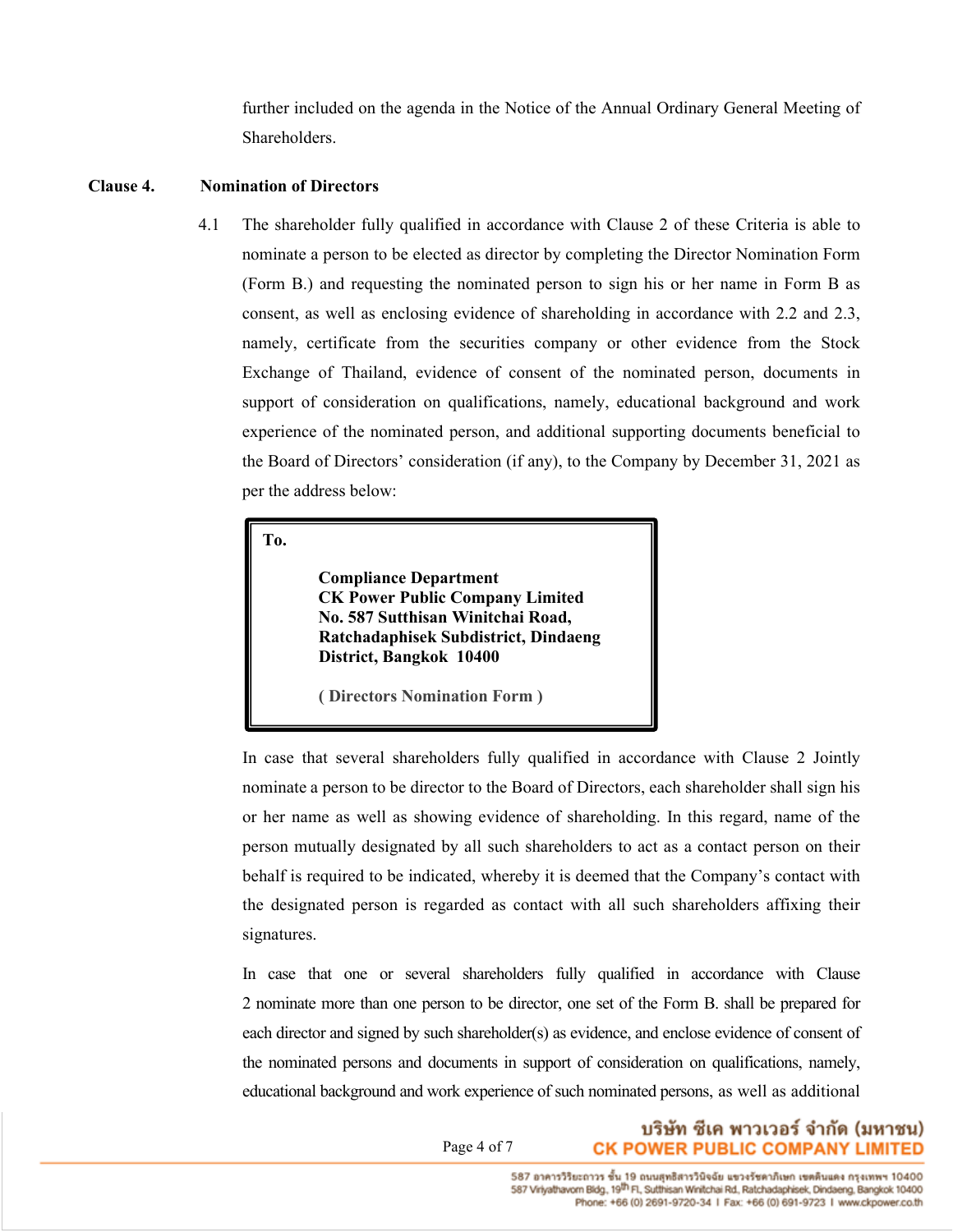supporting documents beneficial to the Board of Directors' consideration (if any) of all nominated persons to be directors.

- 4.2 The person nominated to be director shall possess the qualifications without any prohibited characteristics as follows:
	- (1) Having such qualifications without any prohibited characteristics under the laws on public limited companies, securities and exchange, and the good corporate governance of the Company;
	- (2) Having knowledge and capability in the fields of finance, accounting, law, administration or electricity business which are beneficial for the Company;
	- (3) Having Duty of Care and Duty of Loyalty, and no conflict of interest with the Company:
		- (3.1) Operating a business or being a partner in an ordinary partnership or being a partner with unlimited liability in a limited partnership or being a director of other private or public company operating the same business as and in competition with the Company's business;
		- (3.2) Not being a contractual party, concessionaire or having interest in the same manner as the Company or being a partner in an ordinary partnership or being a partner with unlimited liability in a limited partnership or being a director of other private or public company operating the aforesaid business;
		- (3.3) or other cases under the Public Limited Companies Act and/or as stipulated by law;
	- (4) The person nominated to be Independent Director shall possess the qualifications without any prohibited characteristics as follows:
		- (4.1) Holding no more than 0.5 percent of the paid-up capital of the Company, subsidiary, associated company, related company, including such shares held by related persons, which is equivalent to that as specified in the Notification of the Capital Market Supervisory Board.
		- (4.2) Having no involvement in the management, and not being employee/staff/advisor receiving a regular salary/controller of the Company, its parent company, subsidiary, associated company, and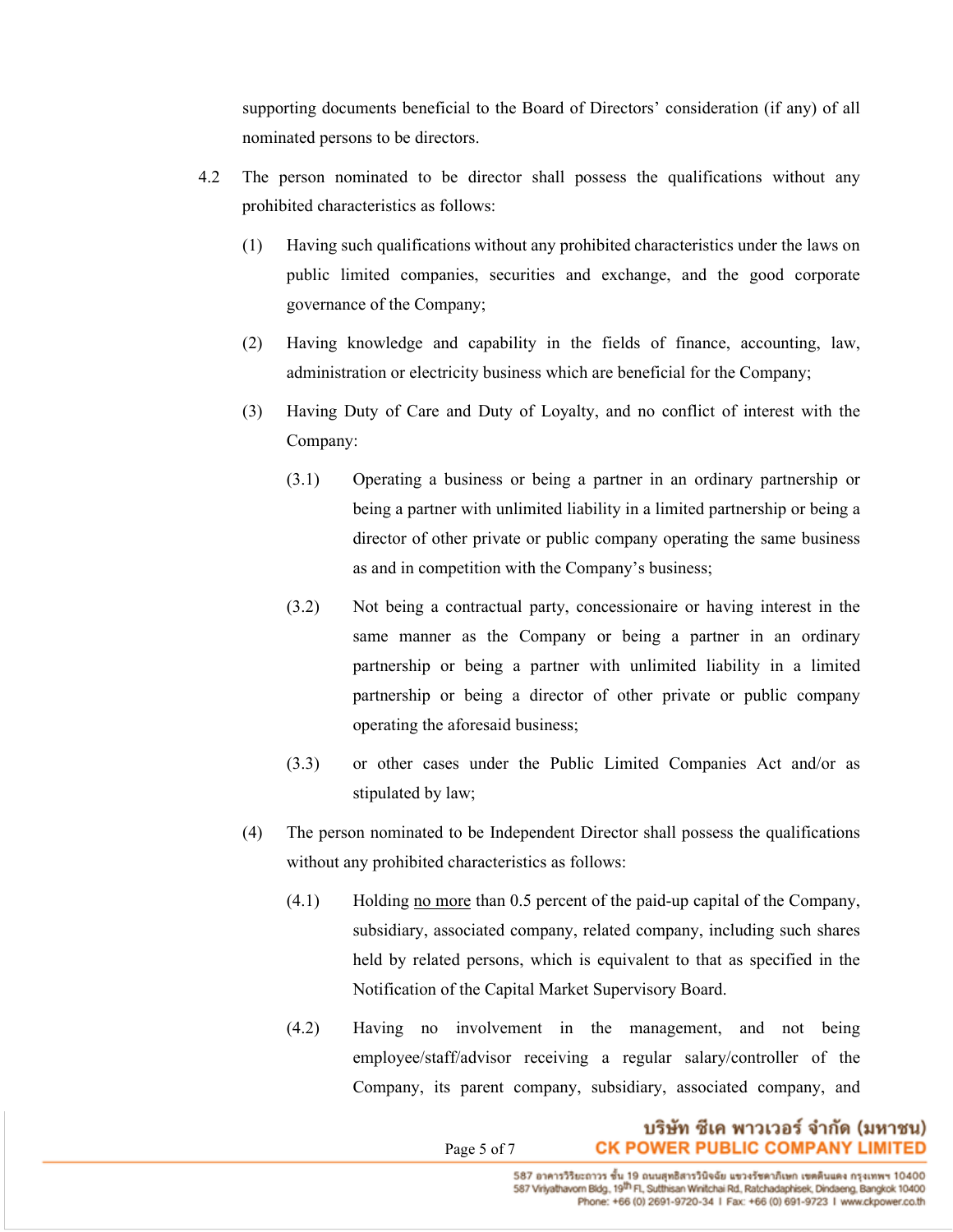subsidiary at the same level or legal entity which may have a conflict of interest (at present and during the past two years prior to appointment).

- (4.3) Having neither relationship by blood or by legal registration in the capacity as parent, spouse, sibling and offspring, including spouse of the offspring, with any executive, major shareholder, controller or person to be nominated as executive or controller of the Company or its subsidiary.
- (4.4) Having neither business relationship with the Company, its parent company, subsidiary, associated company, or legal entity which may have a conflict of interest at present and during the past two years prior to appointment, in the following manners:
	- (1) Provision of professional services, i.e., auditor, other professional service provider receiving fee more than Baht 2 Million per year, such as, legal advisor, financial advisor, property appraiser, etc.;
	- (2) Trading/business with a transaction value of Baht 20 Million or more or at least 3 percent of the Company's Net Tangible Assets (NTA) value, whichever is lower, and in considering the transaction value, any transactions executed during the past six months prior to the date of the nomination.
- (4.5) Not being a director who is appointed as representative of any director, major shareholder or any shareholder who is a related person of any major shareholder of the Company.
- (4.6) Not engaging in any business of the same nature as and in material competition with the Company or its subsidiary; or not being a substantial partner in a partnership or a director having involvement in the management, an employee, a staff member, an advisor receiving a regular salary or holding more than 0.5 percent of the total number of voting shares of another company engaging in any business of the same nature as and in material competition with the business of the Company or its subsidiary.
- (4.7) Not having any other characteristics preventing him/her from giving an independent opinion

## บริษัท ซีเค พาวเวอร์ จำกัด (มหาชน) **CK POWER PUBLIC COMPANY LIMITED**

Page 6 of 7